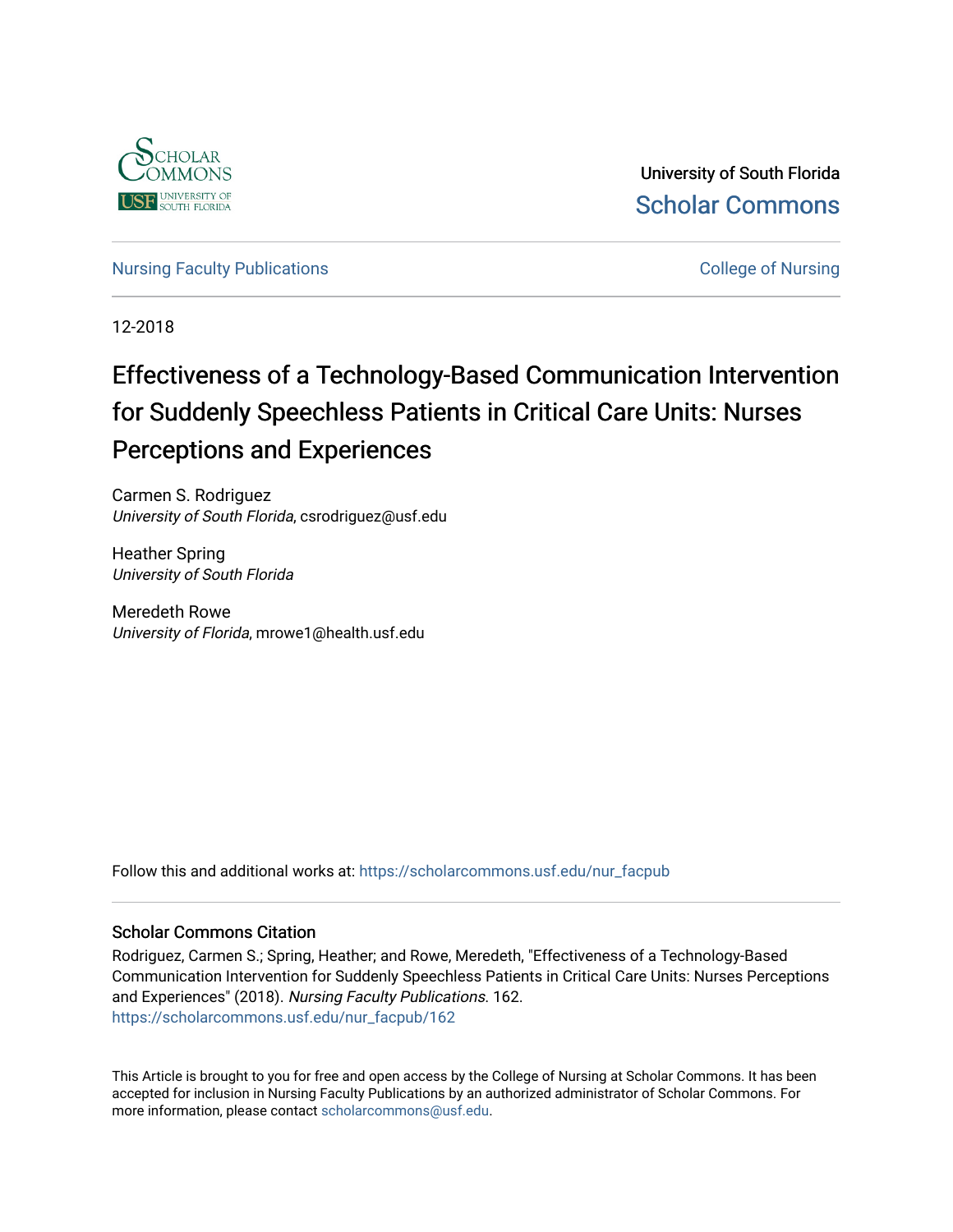

Received: 01 March 2018 Accepted: 22 November 2018 First Published: 20 December 2018

\*Corresponding author: Carmen S. Rodriguez, College of Nursing, University of South Florida, USA E-mail: crodrig3@health.usf.edu

Reviewing editor: Grace Spencer, University of Sydney, Australia

Additional information is available at the end of the article

#### MEDIA & COMMUNICATION STUDIES | RESEARCH ARTICLE Effectiveness of a technology-based communication intervention for suddenly speechless patients in critical care units: Nurses perceptions and experiences

<span id="page-1-0"></span>Carmen S. Rodriguez $^{1\star}$  $^{1\star}$  $^{1\star}$ , Heather J. Spring $^{1}$  and Meredeth Rowe $^{1}$ 

Abstract: Background: Currently, patients who develop sudden inability to verbalize needs (sudden speechlessness), rely on ineffective non-verbal strategies to communicate. Nurses caring for suddenly speechless (SS) patients report personal inadequacy, frustration, and time-management challenges as they attempt to decipher patients' non-verbal communication. Technology-enhanced communication may be of assistance to address challenges experienced by patients and nurses.

Objective: Specific aims: (1) to understand nurses' perceptions about the effectiveness of a TEC device in facilitating communication with SS patients, and (2) to utilize nurses' feedback to improve and identify new uses for the TEC device.

Methods: Qualitative study design with focus groups and thematic analysis. Critical care nurses with ≥3 months' experience caring for SS patients, and who had cared for at least one patient using the TEC device participated in the study. Digital audio recordings were obtained from focus groups.

Results: Salient themes: TEC device use with patients with various levels of functioning, effects of using the device on patient/nurse frustration, noticing whether using the device saved time, and using the device for assessment.

Conclusions: Focus groups captured nurses' perspectives about the effectiveness of the TEC device in facilitating communication with SS patients. Future research should focus on the impact of TEC on safe and quality care of SS patients.

Subjects: Communication Technology; Nonverbal Communication; Acute Care; Nursing Research

#### ABOUT THE AUTHORS

Rodriguez Carmen S. PhD, Heather J. Spring PhD, and Meredeth Rowe PhD are researchers with interest on improving the communication process of suddenly speechless patients in the critical care setting. Research initiatives associated with the development of communication strategies tailored to the needs of suddenly speechless patients, nurses, and family caregivers is ongoing. Findings associated with research reported in this paper are supportive of integrating critical care nurses' perspectives in the development and evaluation of technologyenhanced communication interventions for suddenly speechless patients.

#### PUBLIC INTEREST STATEMENT

Sudden inability to verbalize needs as a result of surgery or airway intubation (sudden speechlessness) is often experienced by patients admitted to the intensive care unit. Currently, suddenly speechless patients rely on time consuming strategies, such as mouthing words, gesturing, or alphabet boards to communicate their needs and symptoms. These strategies are particularly ineffective when a patient needs to summon a health care provider rapidly. This article describes nurses' perceptions about the effectiveness of our team's newly developed technology-enhanced device in facilitating communication with hospitalized suddenly speechless patients.

☆ cogent social

sciences





© 2018 The Author(s). This open access article is distributed under a Creative Commons Attribution (CC-BY) 4.0 license.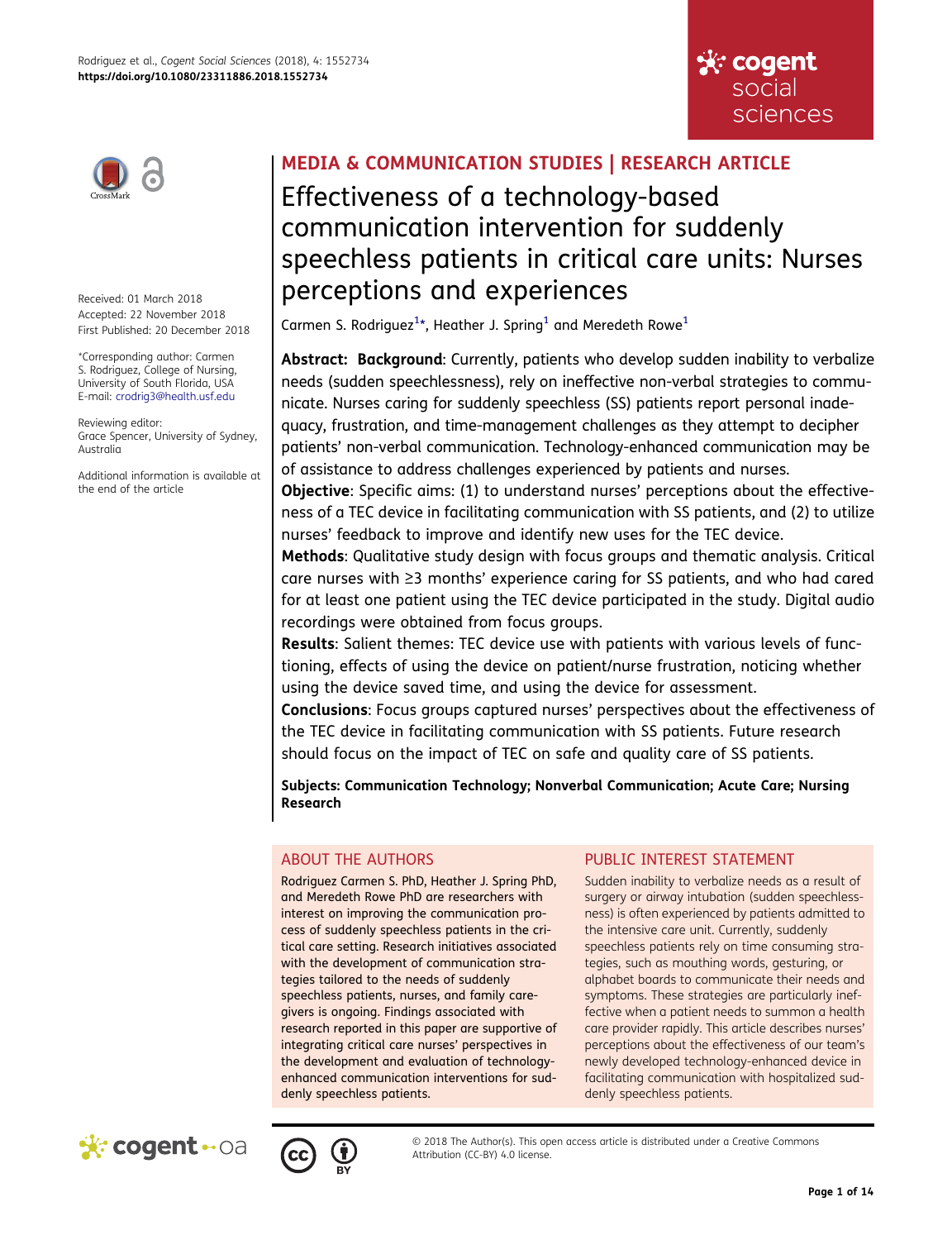#### | Keywords: sudden speechlessness; communication; nurses' experiences

#### 1. Introduction

<span id="page-2-5"></span>Despite national initiatives supporting enhancement of communication for vulnerable patients across healthcare settings, to date, hospitalized patients experiencing sudden inability to speak face major challenges communicating their needs (Institute of Medicine, [2013;](#page-13-1) Joint Commission, [2010](#page-13-2); Joint Commission, [2011](#page-13-3); Patak et al., [2009](#page-13-4)). Currently, suddenly speechless (SS) patients rely on a variety of less than adequate non-verbal strategies, such as mouthing words, gesturing, or alphabet boards to communicate. These methods are particularly ineffective when there is an enhanced need for advanced nursing care, such as after head and neck cancer surgery, intubation to maintain a respiratory airway, and/or neurodegenerative diseases affecting structures critical for speech (Patak et al., [2009](#page-13-4); Rodriguez et al., [2016](#page-13-5); Rodriguez & VanCott, [2005](#page-13-6)). Unfortunately, the communication strategies commonly used by SS patients are particularly ineffective during pain management, respiratory care, and when a patient needs to summon a health care provider rapidly (Rodriguez, [2003;](#page-13-7) Rodriguez & Blischak, [2010\)](#page-13-8). Nurses are challenged to maintain effective communication with SS patients as a critical component of safe, quality care (Institute of Medicine, [2013](#page-13-1); Joint Commission, [2010;](#page-13-2) Joint Commission, [2011;](#page-13-3) Patak et al., [2009](#page-13-4); Thomas & Rodriguez, [2011\)](#page-13-9).

<span id="page-2-6"></span><span id="page-2-3"></span><span id="page-2-2"></span><span id="page-2-1"></span><span id="page-2-0"></span>In an effort to address these challenges, members of our research team initiated a multiphased, mixed-methods research program designed to understand communication challenges faced by SS patients and their nurses, and to determine whether the use of our team's newly developed technology-enhanced communication (TEC) device improved communication between SS patients and nurses (Rodriguez, Rowe, & Koeppel, [2011](#page-13-10)). The first phase of the qualitative component, the results of which are reported elsewhere, was a set of focus group interviews conducted with nurses prior to use of the TEC device (Rodriguez, Spring, & Rowe, [2014](#page-13-11)). In these focus groups, nurses described the many challenges and frustrations they experienced while caring for SS patients. These challenges included: continuing inability to understand the needs of SS patients even while using current communication tools, feelings of personal inadequacy when they were unable to understand the needs of their SS patients, and frustrations over the timeconsuming nature of communication attempts.

In an effort to enhance communication options and address some of the limitations of current communication tools, a TEC device was developed (Rodriguez et al., [2012](#page-13-12)). The device was designed to be used with minimal training and could be placed at a SS patient's bedside to facilitate communication with health care providers. The TEC device consisted of an iPad with three different strategies to communicate: (1) touchable icons representing various commonly occurring patient care needs; (2) a blank screen upon which patients could write out a message with a stylus or their finger; and (3) a screen that allowed patients to type out messages that could be "spoken" by the TEC device. The feasibility and usability of the device was tested in the study's quantitative component using a quasi-experimental non-equivalent control group design study (Rodriguez et al., [2012](#page-13-12)). We found that, compared with participants in the control group, participants using the TEC device reported lower communication frustration levels, higher satisfaction with their ability to communicate, and an increase in perception of communication ease.

<span id="page-2-4"></span>In this paper we report findings from two additional sets of focus groups conducted about a year apart to assess nurses' perceptions of the effectiveness of the TEC device in facilitating communication with hospitalized critical care patients who had become SS subsequent to trauma, stroke, intubation, or head and neck surgery. One set of focus groups was conducted during the intervention phase of a mixed methods clinical trial designed to test the effectiveness of the TEC device (clinical trial phase). Because of the study inclusion and exclusion criteria, there were limited numbers of patients in each unit that were enrolled and using the device, and thus use of the TEC device by the clinical nursing staff was also limited. In order to increase use of the device, subsequent to the clinical trial, the TEC devices were left in the critical care units for nurses to freely use with SS patients.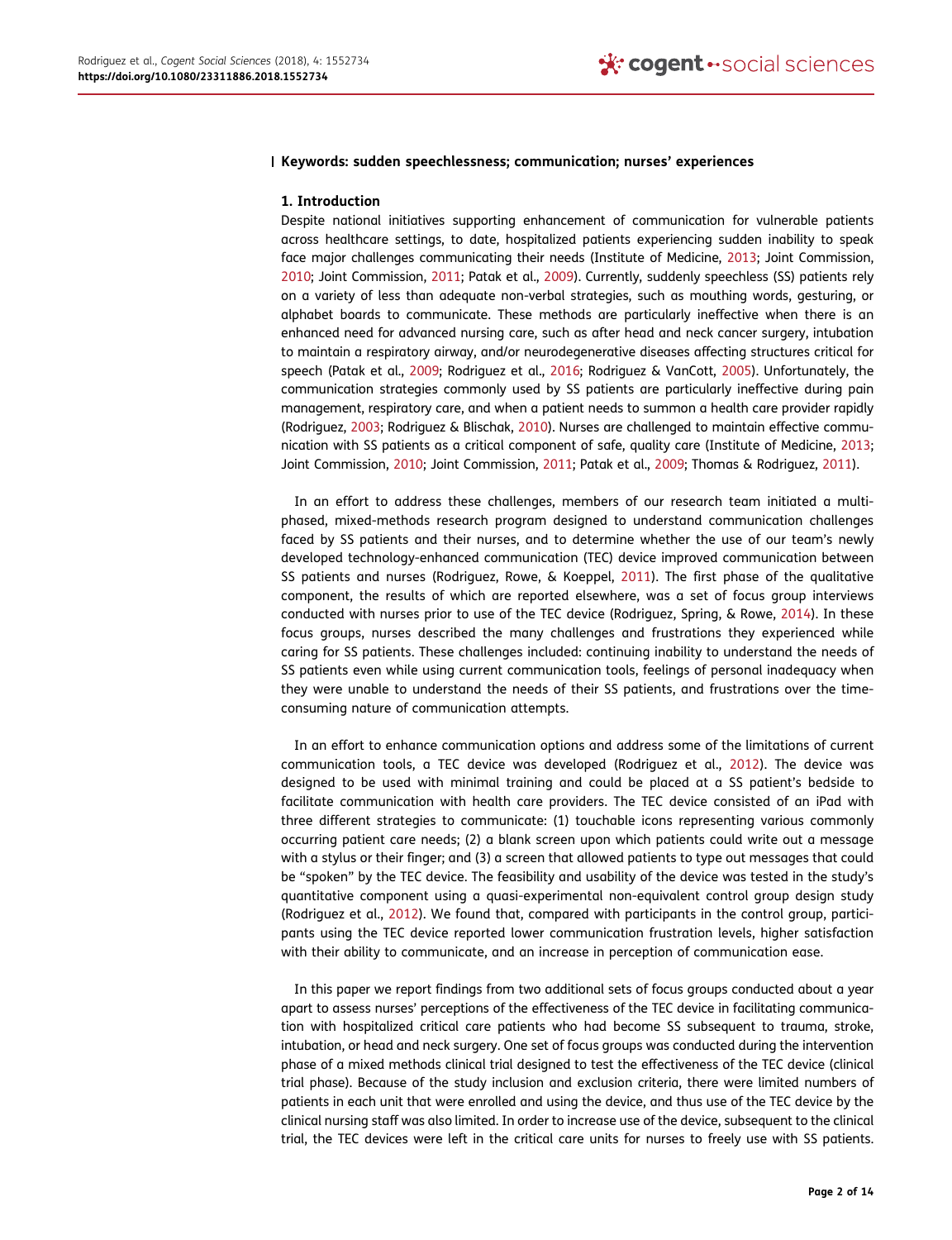Another set of focus groups was conducted after three months of freely available use (freely available phase). Our specific aims were to: (1) understand nurses' perceptions related to the effectiveness of the TEC device in facilitating communication with SS patients in critical care, and (2) to utilize the nurses' feedback to improve and identify new uses for the TEC device.

#### 2. Study design and methods

<span id="page-3-0"></span>A qualitative study design with focus groups and thematic analysis was utilized for clinical trial and freely available phases of the study (Patton, [2002\)](#page-13-13). We selected a qualitative study design with focus groups to allow participants who are familiar with SS patients in the critical setting to share their perspectives, thus providing data to facilitate a deeper understanding of the topic. This method proved effective for the authors, in previous studies and the present study, in ascertaining the perspectives and experiences of nurses working with SS patients and was deemed an expedient way to obtain the feedback of a larger number of nurses whose time was at a premium (Rodriguez et al., [2014](#page-13-11)). Four focus groups were conducted for each of the study phases: clinical trial phase ( $n = 11$  nurses), and freely available phase ( $n = 18$  nurses). We obtained Institutional Review Board approval prior to the start of the clinical trial and freely available phases.

#### 2.1. Participants for both phases

Research personnel associated with the study provided information to all nursing staff via written advertisements on the unit, staff notice books, and materials announcing the focus groups. Participants had worked in the critical care units involved in both phases and had a minimum of three months' experience caring for patients with sudden speechlessness. Additional inclusion criteria were that participants had cared for at least one SS patient and were willing to participate in an audio-recorded focus group session. All focus groups were conducted in critical care units at a tertiary care institution in the southeast region of the United States. Four focus groups were conducted for each of the study phases: clinical trial phase ( $n = 11$  nurses), and freely available phase ( $n = 18$  nurses). Written informed consent was obtained at the beginning of each focus group session after the study was orally explained and potential participants had the opportunity to read the informed consent document and seek clarification as needed. Nurses completed the Healthcare Staff Demographic Survey, which provided demographic and work experience data that included: age, gender, educational level, profession, years in current profession, years working with SS patients, race/ethnicity, and experience with electronic speech devices.

#### 2.2. Procedures

#### 2.2.1. Clinical trial phase procedures

During the clinical trial phase, nurses working on the units were trained to use the TEC device. After three months of patient participants using the TEC device, nurses who had cared for them were invited to participate in the first set of four focus groups. A total of 11 critical care nurses, who had cared for either one or two research patients, participated in the focus groups. Two of the focus groups were attended by a total of four nurses who had actually not cared for patients who were assigned the TEC device. As a result, data obtained by the focus group moderator from these nurses, who had not cared for research patients using the TEC device, were not included in the analysis.

Initially, the research team planned to use feedback from the nurses in the clinical trial phase to initiate enhancements to the technology, however, it was deemed prudent to obtain additional feedback from nurses who had more experience using the TEC device as a communication tool with SS patients. Additionally, team members wondered how nurses' experiences might be impacted should they themselves be able to assign the TEC device to patients they felt could most benefit. Therefore, a "Freely Available" phase was initiated.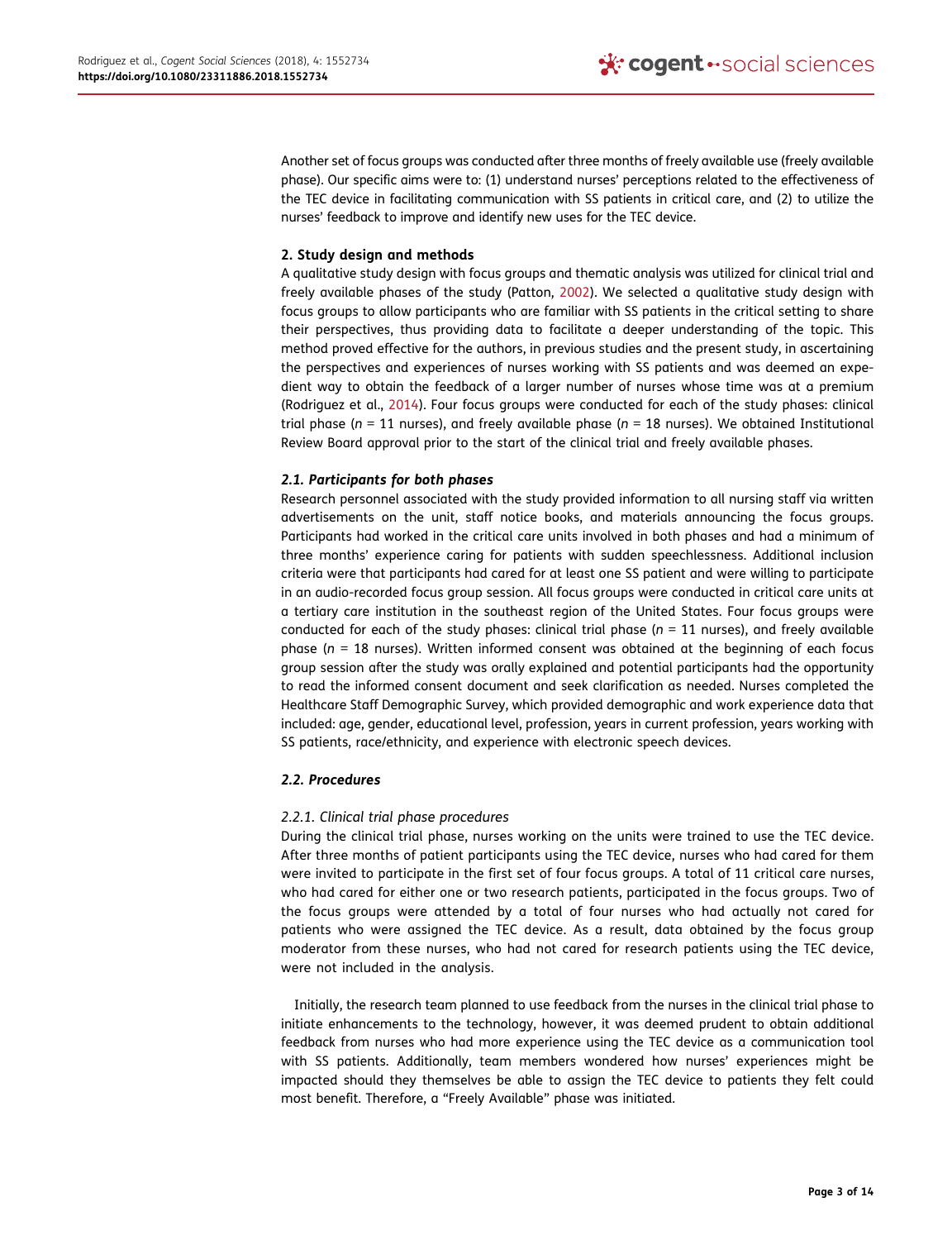#### 2.2.2. Freely available phase procedures

During the freely available phase, TEC devices were placed in several critical care units so as to be readily available to nurses for use with their SS patients. Nurses received 30 min training in use of the TEC device, and after three months, four focus groups were again convened. Eighteen critical care nurse participants had used the device with at least one SS patient, with majority caring for three patients that used the device (range 1–5). These nurses reported using the TEC device in caring for at least 49 SS patients; because we did not collect identifiable information on the patients, it was unclear whether some of them had cared for the same patient, potentially reducing the number of patients represented.

#### 2.3. Focus Group Process

Prior to beginning each focus group, the moderator explained the purpose of the study and that the session would be digitally recorded for later transcription into written form. The moderator, which was the same person for all sessions in both phases, then described the format for the ensuing focus group and encouraged participants to freely express their views.

An interview schedule was used for all groups that included open-ended and semi-structured questions to elicit responses regarding nurses' perceptions of the effectiveness of the TEC device in facilitating communication. Based upon responses we received during the clinical phase focus groups, we amended interview questions for the freely available phase, in order to clarify and add to our understanding of nurses' experiences with the TEC device. Questions used to facilitate the discussions for both sets of focus groups are outlined in Table [1.](#page-5-0)

#### 2.4. Data analysis

Data consisted of digital audio recordings that were obtained from each focus group session. Each recording was transcribed, de-identified, and checked for accuracy before the beginning of the analysis phase. Initially, each focus group transcript was printed out with a wide right margin and hand coded line by line, noting codes in participants' own words when possible. Codes were then grouped into conceptual themes. As new codes emerged in the data, they were either added to an existing theme or grouped into new ones. Once each transcript was analyzed in this manner, the process was repeated electronically by using the cut and paste function of Microsoft Word, to again group codes into themes and attach relevant participant quotes. Using both hand and electronic coding allowed us to take advantage of both the creative flow of ideas that occurs during hand coding and the organizational and retrieval benefits of the electronic method.

#### 2.5. Credibility of findings

<span id="page-4-0"></span>The authors made provisions to support that they have accurately documented the phenomenon of interest, nurses' perceptions related to effectiveness of the TEC device in facilitating communication with SS patients in critical care (Glasser & Strauss, [2017](#page-13-14); Shenton, [2004](#page-13-15)). Both the focus group moderator and the qualitative data analyst were naive to the literature and care regarding SS patients, limiting the likelihood of preconceived ideas or bias in their questioning or interpretation of the data. Our confidence in the credibility of these findings was also enhanced as we noted the similarities in the responses of participants among the various focus groups in each phase and in the consistency of responses between participants in both phases. Moreover, prior to finalizing the results, four nurses who had participated in the focus groups, were asked to read a summary of our findings and comment on whether it seemed representative of their own experiences. The nurses reported agreement on how their experiences and insights were correctly represented by our documentation of findings, validating the authenticity and representativeness of the data.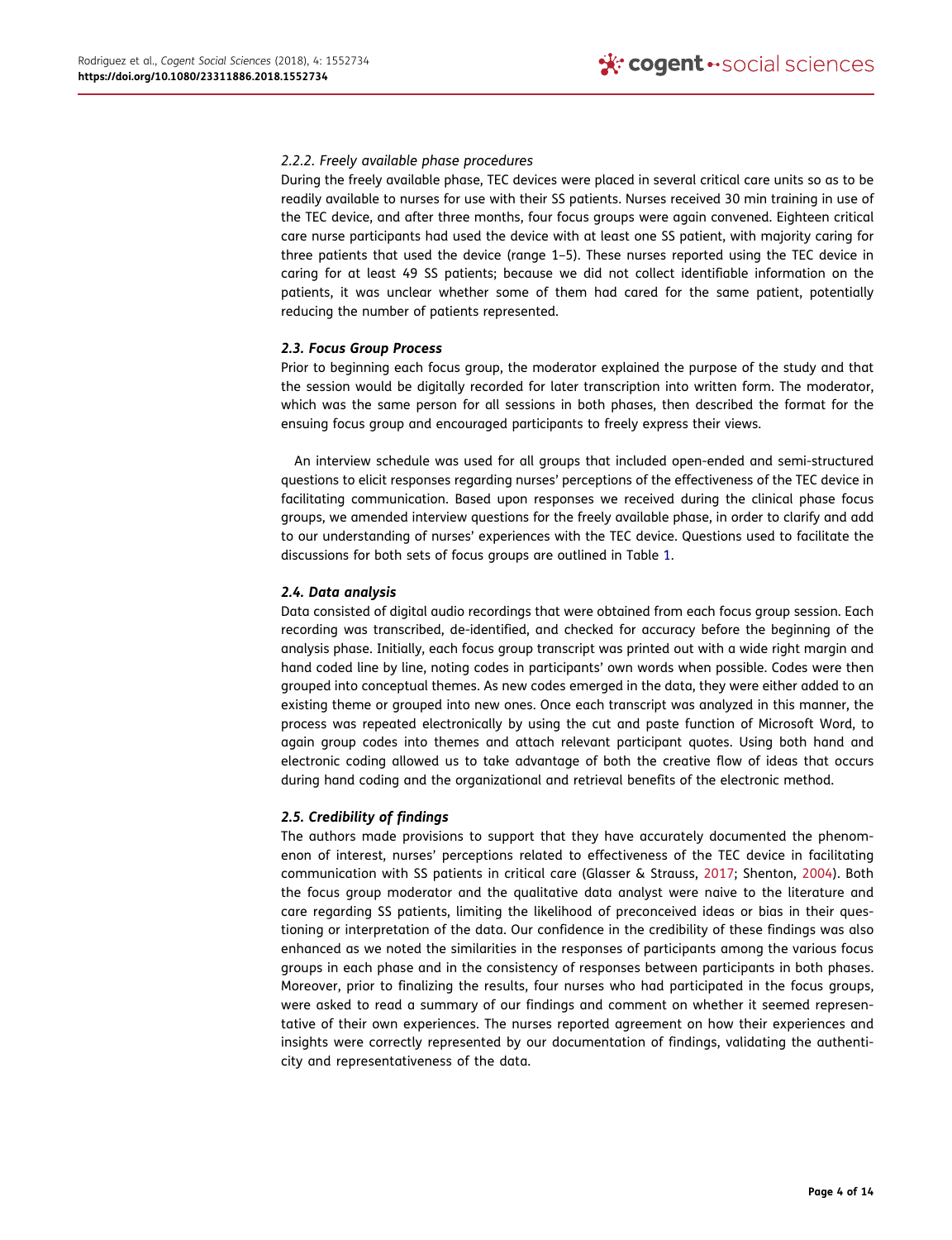# Table 1. Interview schedules for clinical trial and freely available phases Table 1. Interview schedules for clinical trial and freely available phases

## Clinical trial phase Clinical trial phase

<span id="page-5-0"></span>1) All of you have now cared for (at least) some SS patients who have used the TEC device. Are there things that SS patients are able to communicate using the TEC device that they are 1) All of you have now cared for (least) some SS patients who have used the TEC device. Are there things that SS patients are dole to communicate using the TEC device that they are unable to communicate without the particular technology? If so, can you give me some examples? unable to communicate without the particular technology? If so, can you give me some examples?

Rodriguez et al., Cogent Social Sciences (2018), 4: 1552734

2) How has the use of the TEC device changed your experience of caring for SS patients, if it has? Specifically, how has the use of the TEC device by some SS patients changed your ability to 2) How has the use of the TEC device changed your experience of caring for SS patients, if it has? Specifically, how has the use of the TEC device by some SS patients changed your ability to understand and care for those patients? understand and care for those patients? 3) In what ways is communicating with these patients similar to communicating with SS patients who do not use the TEC device? NOTE: IF the use of the TEC device seems to enhance the 3) In what ways is communicating with these patients similar to communicating with SS patients who do not use the TEC device? NOTE: IF the use of the TEC device seems to enhance the nurses communication experiences with SS patients ask: nurses communication experiences with SS patients ask:

4) Compared to the other communication tools available to you, what is it about the TEC device that most enhances your ability to provide quality care to the SS patients who use it? 4) Compared to the other communication tools available to you, what is it about the TEC device that most enhances your ability to provide quality care to the SS patients who use it?

5) Compared to your other SS patients, what is your biggest challenge in caring for patients who use the TEC device? 5) Compared to your other SS patients, what is your biggest challenge in caring for patients who use the TEC device? 6) During focus groups conducted last year, many nurses expressed strong feelings about what it was like for them to communicate with patients who had become SS. Tell me about any 6) During focus groups conducted last year, many nurses expressed strong feelings about what it was like for them to communicate with patients who had become SS. Tell me about any differences in your feelings when caring for patients who use TEC device versus SS patients who do not? differences in your feelings when caring for patients who use TEC device versus SS patients who do not?

7) Is there any part of the care experience that seems particularly affected by the use of the TEC device? For example, is it any different assessing pain levels, assessing general patient 7) Is there any part of the care experience that seems particularly affected by the use of the TEC device? For example, is it any different assessing pain levels, assessing general patient needs, obtaining consents for procedures, or doing discharge planning with patients who have the TEC device available? needs, obtaining consents for procedures, or doing discharge planning with patients who have the TEC device available? 8) In your estimation, is the TEC device better suited to some patients than others? In other words, what kinds of patients seem to benefit most from using this technology? Can you give 8) In your estimation, is the TEC device better suited to some patients than others? In other words, what kinds of patients seem to benefit most from using this technology? Can you give a specific example? Which patients seem to benefit least? Example? a specific example? Which patients seem to benefit least? Example?

9) In your opinion, what changes in the TEC device would facilitate better communication or easier use? 9) In your opinion, what changes in the TEC device would facilitate better communication or easier use?

# Freely available phase Freely available phase

1) Before we get started, we would like to find out the extent to which each of you have actually used the TEC device to communicate with your SS patients. As we go around the room,<br>could each of you tell me a) how many pa 1) Before we get started, we would like to find out the extent to which each of you have actually used the TEC device to communicate with your SS patients. As we go around the room, could each of you tell me a) how many patients you have communicated with using the TEC device and b) what was the specific condition that rendered each of these patients suddenly speechless? speechless?

2) I'm going to go around the room now and ask each of you three questions. I would like each of you to answer all three before moving on to the next person. I understand that the TEC 2) I'm going to go around the room now and ask each of you three questions. I would like each of you to answer all three before moving on to the next person. I understand that the TEC device is now readily available in your unit or on your floor. device is now readily available in your unit or on your floor.

a) What led you to decide to use the TEC device to communicate with each of your patients? In other words, what made you think that this patient would be a good candidate to use the a) What led you to decide to use the TEC device to communicate with each of your patients? In other words, what made you think that this patient would be a good candidate to use the TEC device? (Let participant answer this part before going on to next part.)<br>b) In what other ways did you try to communicate with each of these patients? TEC device? (Let participant answer this part before going on to next part.)

b) In what other ways did you try to communicate with each of these patients?

c) Please contrast your experience using the TEC device with your experience using other tools to communicate with each of these patients. c) Please contrast your experience using the TEC device with your experience using other tools to communicate with each of these patients.

What kind of things were your patients most easily able to communicate using the TEC device? 3) What kind of things were your patients most easily able to communicate using the TEC device?

ลิ

4) In what ways, if any, did the use of the TEC device help you assess those patients who used it? 4) In what ways, if any, did the use of the TEC device help you assess those patients who used it?

Were there some screens that your patients used more easily than others and, if so, which ones were they? In other words, what features are most and least useful for which patients? 5) Were there some screens that your patients used more easily than others and, if so, which ones were they? In other words, what features are most and least useful for which patients?

6) We would like to understand more about the difficulties some patients have using the TEC device. Please give me some examples of specific things your patients tried unsuccessfully to 6) We would like to understand more about the difficulties some patients have using the TEC device. Please give me some examples of specific things your patients tried unsuccessfully to communicate via the TEC device. communicate via the TEC device.

(Continued)

(Continued)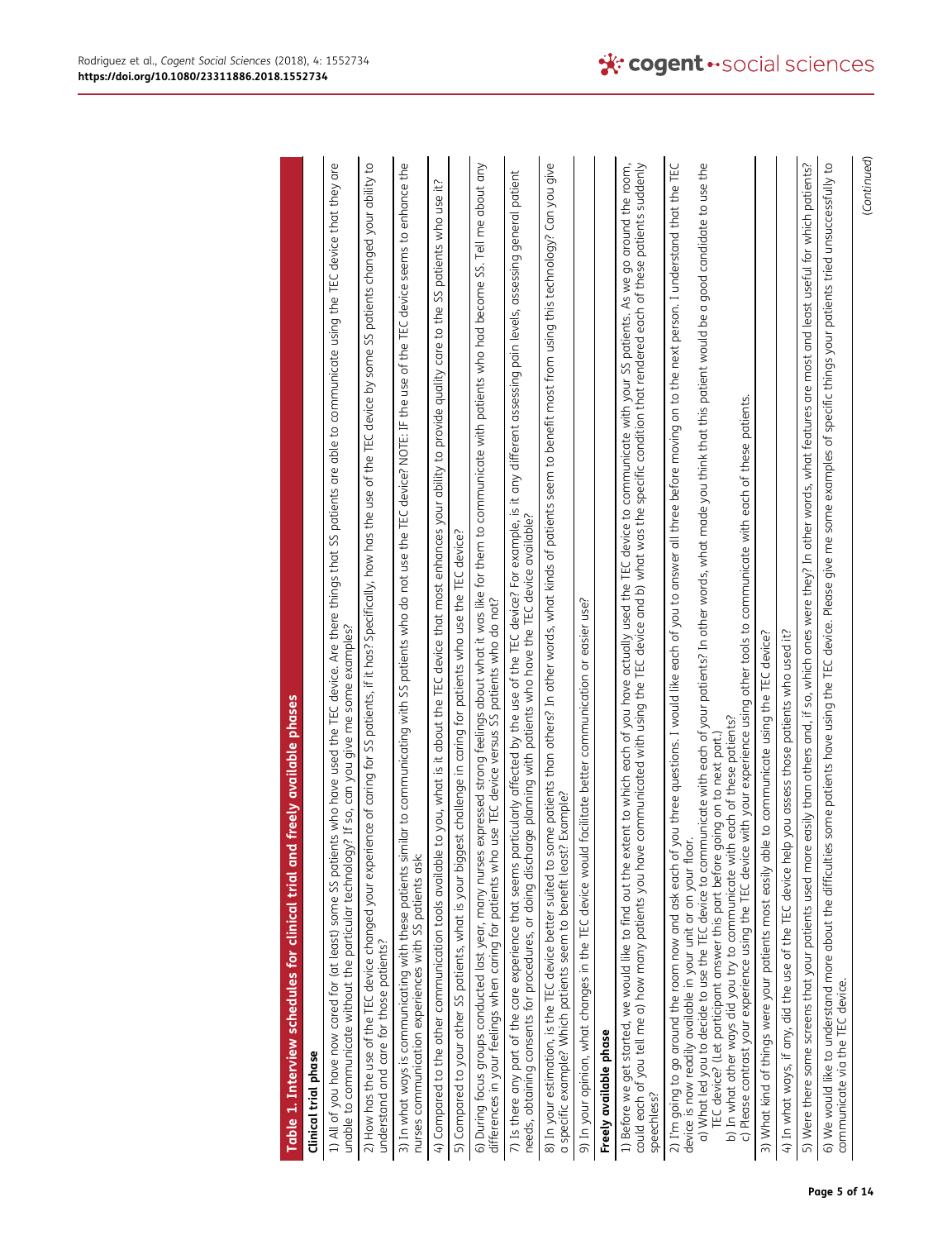| Rodriguez et al., Cogent Social Sciences (2018), 4: 1552734 |  |
|-------------------------------------------------------------|--|
| https://doi.org/10.1080/23311886.2018.1552734               |  |
|                                                             |  |
|                                                             |  |

| F |
|---|
| ť |
| c |
|   |
| ļ |
|   |
| í |
|   |
| ľ |
| I |
| ŋ |
|   |
|   |
| ÿ |
|   |
| G |
|   |
| é |
|   |
| ī |
|   |

# 7) What was it about your patient or the TEC device that made that particular type of communication difficult? 7) What was it about your patient or the TEC device that made that particular type of communication difficult?

8)\* Bring out the TEC device. Now, as we go through each screen of the TEC device, please tell me/us: 8)\* Bring out the TEC device. Now, as we go through each screen of the TEC device, please tell me/us:

a) What types of patients are most able to use this screen?<br>b) What types of patients are least able to use this screen? a) What types of patients are most able to use this screen? b) What types of patients are least able to use this screen?

c) How could we improve this screen to make it easier for patients in your particular unit to use? c) How could we improve this screen to make it easier for patients in your particular unit to use?

Run through each of these questions for each of the 4 screens. Run through each of these questions for each of the 4 screens.

9) How could we improve—or add to—TEC device in general to make it more useful to you in your work with SS patients? 9) How could we improve—or add to—TEC device in general to make it more useful to you in your work with SS patients?

In the focus groups we conducted last year, nurses talked about how time-consuming it was to try to decipher communications with SS patients. Have you notice that using the TEC 10) In the focus groups we conducted last year, nurses talked about how time-consuming it was to try to decipher communications with SS patients. Have you notice that using the TEC device saves you any time in communicating with SS patients versus those who don't use it? Please explain. device saves you any time in communicating with SS patients versus those who don't use it? Please explain.

11) What modifications could we make to this technology to save you time in communicating with SS patients? 11) What modifications could we make to this technology to save you time in communicating with SS patients?

12) When you think of caring for SS patients in general, how could the TEC device be modified to better help you care for patients that are acutely ill or have just recently gotten out of 12) When you think of caring for SS patients in general, how could the TEC device be modified to better help you care for patients that are acutely ill or have just recently gotten out of surgery?

13) How could the TEC device be modified for patients who are a little further along in their recovery process? 13) How could the TEC device be modified for patients who are a little further along in their recovery process? 14) Were there enough TEC device units to meet the needs of patients on your unit? What number would be ideal? 14) Were there enough TEC device units to meet the needs of patients on your unit? What number would be ideal? IS) Is there anything else you think we should know about your experiences in using the TEC device to communicate with SS patients? 15) Is there anything else you think we should know about your experiences in using the TEC device to communicate with SS patients?

\* (Data associated with this question (#8) will be published in another manuscript.) \* (Data associated with this question (#8) will be published in another manuscript.)

Key: SS = suddenly speechless patients; TEC = Technology-enhanced communication. Key: SS = suddenly speechless patients; TEC = Technology-enhanced communication.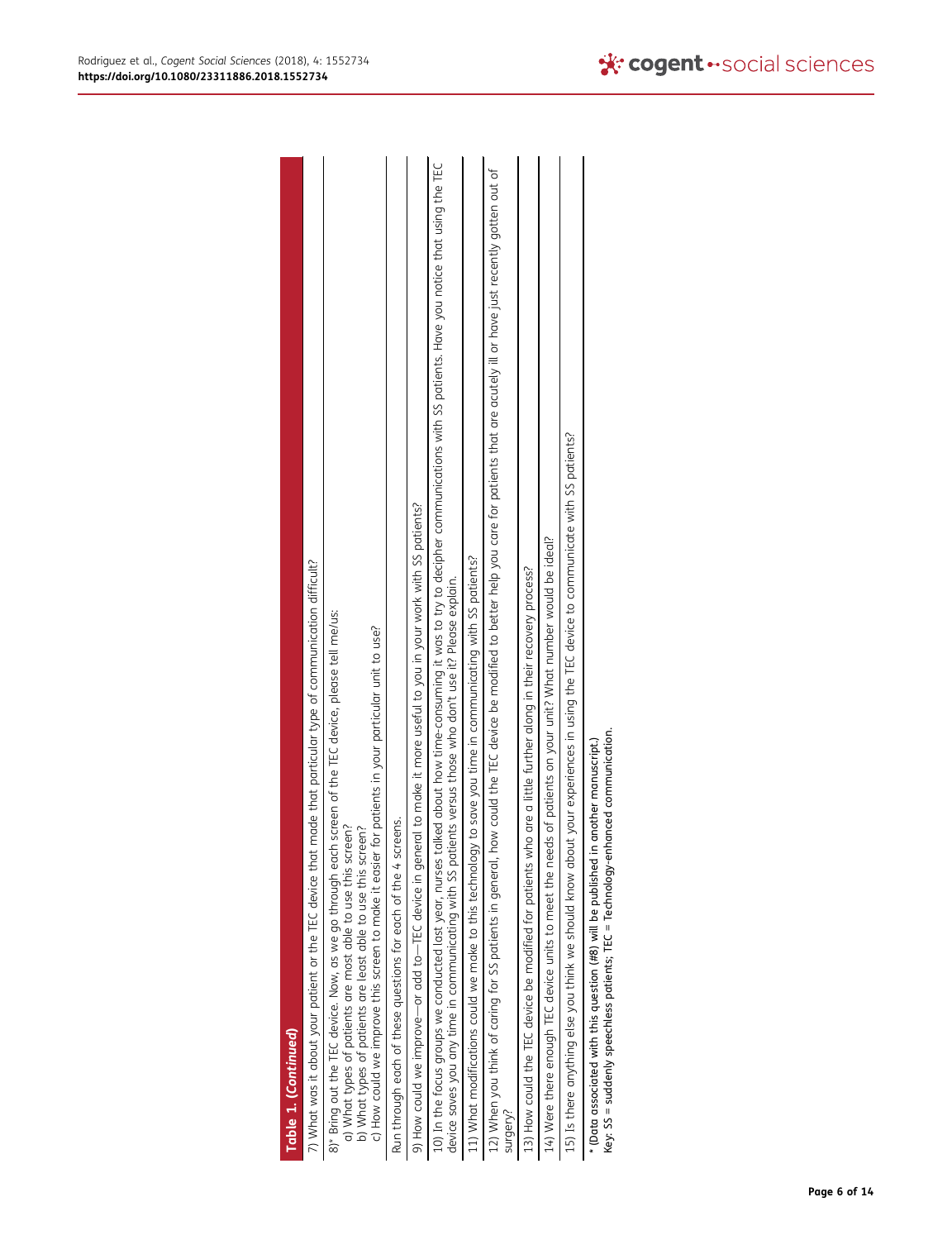#### 3. Results

#### 3.1. Demographics

A total of 29 registered nurses participated in the study. Most of the participants were female  $(n = 26; 86.2%)$ , White  $(n = 21; 72.4%)$ , with a mean age of 37 years (range, 22-59). The highest educational level obtained by most participants was 16 years of education 66 %; ( $n = 19$ ). On average participants had 12.3 years (range: 1–36) nursing experience with an average of 9.5 years of experience working with SS patients.

#### 3.2. Using the TEC device with SS patients with various levels of functioning

The first theme identified in these focus groups was using the TEC device with SS patients of various levels of physical and mental functioning. Physical and mental conditions of patients in these critical care units dictated which, if any, components of the TEC device SS patients were able to use. In the clinical trial phase, when researchers had control of TEC device use, nurses generally agreed that many, if not most, patients in their critical care units were unable to effectively utilize the system as it now exists. During the freely available phase when unit nurses controlled use of the device, at least 49 critical care, SS patients were able to successfully use the TEC device to communicate with their nurse.

Nurses in both sets of focus groups agreed that patients who had cognitive deficits, who were just coming out of sedation, who were on medications that caused confusion, or who were otherwise not mentally clear had difficulty effectively using the technology. The TEC device was, likewise, unsuited to patients who were blind or who had physical disabilities/weakness that inhibited them from lifting their hand the 12 or so inches it took to reach the screen. As one nurse in the clinical trial phase said, "They are (temporarily) paralyzed and, when they start moving around, they don't have the strength to hold the iPad or push any specific buttons." Many patients in these critical care units were elderly, weak, on multiple medications, and just generally what nurses referred to as "deconditioned." They did not have the strength to lift their arms and touch icons on a screen, let alone type or use a stylus to write. In those instances, nurses were forced to resort to other methods of determining patients' needs, such as "running the list: Okay, are you in pain? Do you need to go to the bathroom? Are you uncomfortable? You know, there's really no way, there's no way to, to know," explained one nurse. "And that's when you need them to be able to use (the technology), when they're sick like that," said another nurse.

Whether secondary to having the technology readily available on their critical care units or because of some other factor, nurses in the freely available phase focus groups seemed to find many more opportunities to use the TEC device once their critical care patients had progressed a little further in their recovery trajectory. Once they had patients who had successfully used it, they were anxious to introduce it to other SS patients. They believed that it was an improvement upon traditional communication tools and that it ameliorated frustration for many of their patients who had been struggling to communicate their needs.

#### 3.3. Noticing effects of using the TEC device on patient frustration levels

The second theme we found was nurses noticing the effects of using the TEC device on their patients' levels of frustration. Nurses clearly appreciated having the opportunity to interact with patients using the TEC device, in part because of the decreased frustration of many of their patients while using the device. Most nurses noted that patients using this technology seemed less frustrated or angry at their inability to communicate when they had access to the system. "I think it would provide them optimism toward their recovery" and "It gives them hope" were comments made regarding use of the system. One nurse explained, "They don't get so frustrated and they don't, like, shut down when they are able to communicate in some form or fashion, whether it's pictures, typing, writing. Some form of communication is better than nothing." Another said, "Part of the frustration (for the SS patient) is the fact that you don't have any control over any situation that's goin' on right now." Some nurses believed that using the technology could be "empowering" for patients. One patient was described as having been given a voice. "It was like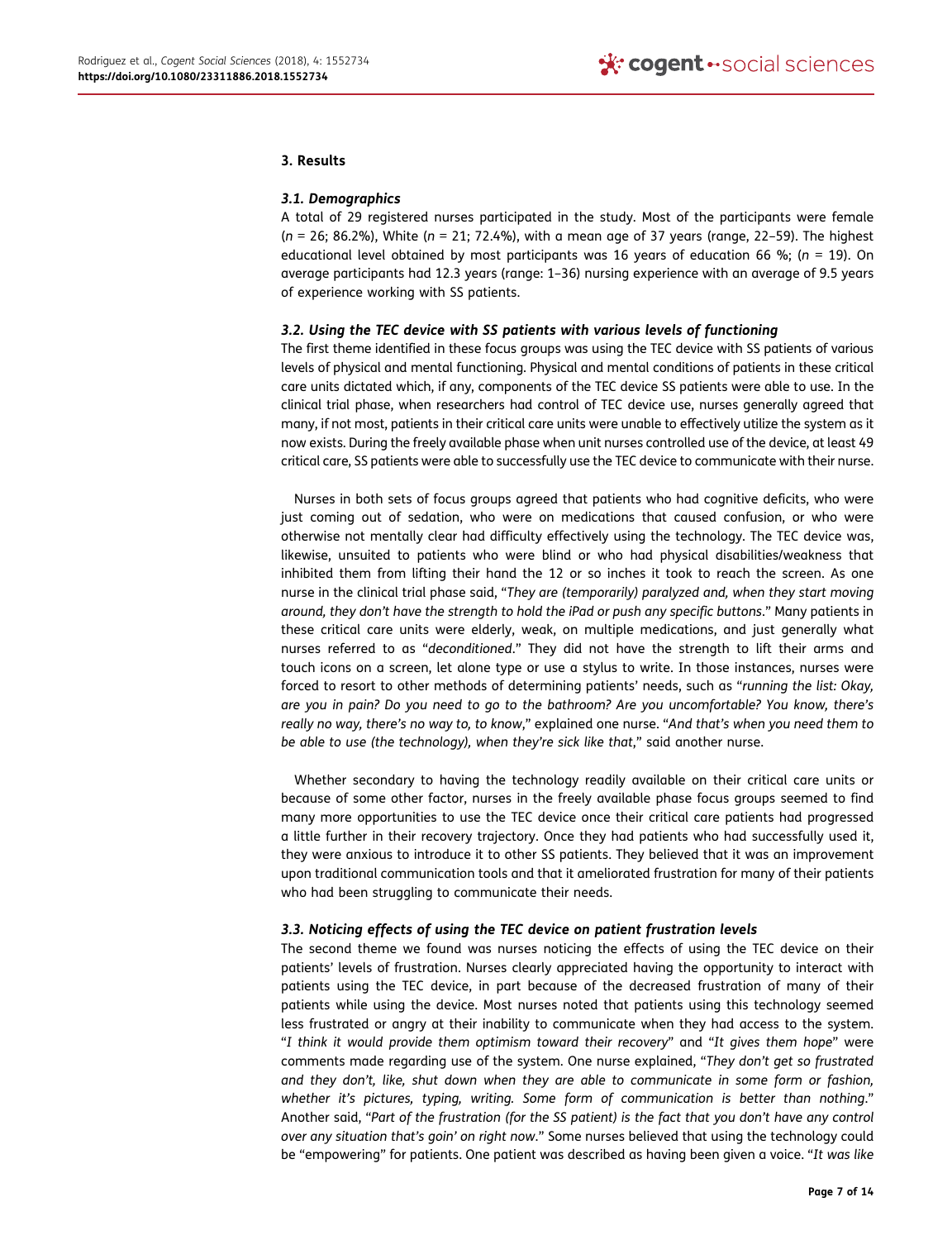a breath of fresh air for her." When patient frustrations were reported, they seemed to relate to a lack of fit between the technology and a particular patient's capacity to engage it. Patients who were not used to technology, who were "acutely ill," or "immediately out of surgery" were deemed to be less suitable candidates for using the TEC device and more likely to be frustrated by it. For example, one nurse reported how a patient got "so frustrated" because his lack of dexterity. Several nurses also noted that their older patients were more likely to become frustrated with the technology, even when it was explained to them. One nurse said that he had seen patients older than 40 get "extremely frustrated fairly quickly."

The configuration of the multi-icon screen may also have contributed to some frustration on the part of other patients. Of particular concern to some of the nurses was that the TEC device not be introduced "too soon" in a SS patient's recovery trajectory: when they were still under effects of anesthesia or were weak and debilitated. For such patients, precipitous introduction of the technology could actually be counterproductive, as one nurse explained, "I think if you try and introduce it too soon as their form of communication and they get frustrated, that's kind of gonna put the kibosh on it for future use. If they get frustrated in the beginning, they're just gonna remain frustrated and may not give it a second chance."

In order to minimize patient frustration, it was also necessary that nurses be familiar with the range of each individual SS patient's capabilities at any given time. Did they have the dexterity to write on a screen or even to push the icon buttons? Could they see the screen? Were they literate? Were they able to communicate in English or Spanish? Were they familiar with a QWERTY keyboard? Knowing which, if any, screen would be within a patient's capability was critical to the patient's success at using the device.

In addition to knowing their patients, it was important for nurses to know the capabilities of the technology itself. One nurse, for example, noted that the only time she saw a patient frustrated with the TEC device was when that patient could not find the screen he was looking for. She stated that when "another staff member didn't know how to do it" the patient got frustrated "because they knew that they had the ability to communicate. But they could not get to the screen. So that would be frustrating sometimes." Another nurse indicated: "Maybe we need to be more aware of, like, what needs to be set up so when we have a patient that's getting it, whoever is bringing it goes through that setting set up process with the patient. Because if they get frustrated from that initial part then they yeah, then they may not—they just get frustrated—like, "I don't want to use this at all."

Because nurses in this study had somewhat limited exposure to this new technology, and were really just learning its capabilities themselves, they were only beginning to realize how important a thorough introduction was in ensuring optimum success in patient-nurse communications.

#### 3.4. Noticing effects of using the TEC device on nurse frustration

Our third theme was nurses noticing the effects of using the TEC technology on their own frustration. Opinions were mixed in the clinical trial focus groups as to whether the TEC device eased nurses' stress and frustration in caring for SS patients. Pressing an icon caused the TEC device to "speak" the phrase indicated on it, and several nurses commented that hearing "I need help. I need help," "Emergency, Emergency," or "I love you" could get wearing if patients pressed those icons frequently. As one nurse said, "Honestly, it might increase frustrations if they're using it all the time…. Yeah, it can get old." But other nurses believed that the increased ease of communication afforded by the TEC device decreased their stress in caring for SS patients; and decreased stress and frustration could lead to better patient care. For example, several nurses in these focus groups noted their reluctance to go into the rooms of some SS patients and deal with timeconsuming and difficult communication challenges. One nurse described his dread of going into the rooms of SS patients and trying to figure out what they wanted. "Dread, fear, whatever you wanna call it, because it gets to a point, it's like, Okay, this is my 15th time into the room in an hour." A nurse in another group said, "It's so frustrating that you eventually just avoid them because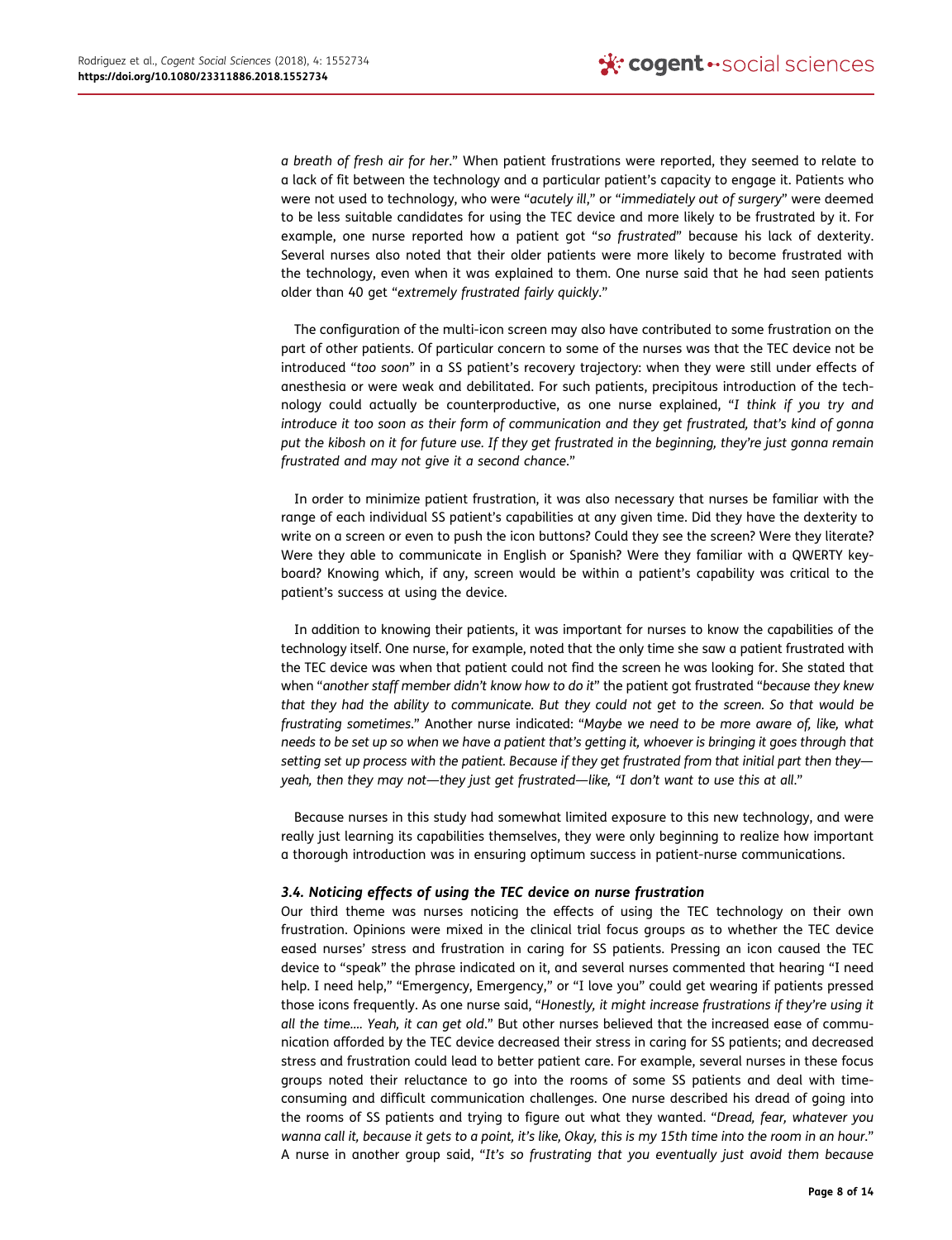you're like, I can't help them." It's driving me crazy cuz our goal as nurses is to fix our patients." She liked working with the TEC device because "It specifically lays out what they need." So, as one nurse said, using the TEC device "kinda puts less stress on us as nurses, cuz (normally) it's like, Oh my God, I gotta go in that room, you know? I mean, I think it's a good, I think it's a great idea." Another nurse simply said, "You make it easier for the patient, you inherently make it easier for me because then the patient can get less frustrated … and it'll just be a lot easier on everybody."

Participants in the freely available phase focused more of their comments on patient frustration than on their own, in part due to the contexts in which the topic came up. Two of the focus groups were asked specifically what led them to use the TEC device with their SS patients, and most nurses indicated that their main motivation arose out of the "frustration of not being able to communicate." As one nurse who had been "doin" this 24 years" said, "You get really good at reading lips and all that, but it's very frustrating when they're drooling and swollen. You have a hard time understanding." Even while mentioning their own frustration with traditional attempts at communicating with their SS patients, nurses in the freely available phase of this study seemed to quickly turn back to commenting on the frustration felt by their patients.

#### 3.5. Noticing whether using the TEC device saved time

The fourth theme was noticing whether using the TEC device saved the nurses' time. In the clinical trial phase focus groups, opinions were mixed as to whether the TEC device saved nurses time when attempting to communicate with SS patients. One nurse, for example, when asked, exclaimed, "Oh my God, yes!" Another immediately echoed, "Yes, or you'll be sitting there for 20 minutes, like, getting the first letter. Yes, definitely." But another nurse replied in a more equivocal tone, "I mean, it's helpful…. You know, patients want to talk and verbalize a lot of stuff. So you're still having to be there and kinda come up with, you know, whatever they're trying to say."

In the freely available phase focus groups, however, nurses categorically stated that using the TEC device saved them time in caring for their SS patients. When one focus group was asked this question the immediate responses from three of the participants were: "Sure." "Yes. Yes." "Absolutely." Most obviously, using the TEC device saved time in deciphering what the patient was trying to communicate. As one nurse said, it eliminated much of the guesswork "because you don't spend five minutes trying to figure out what they're trying to say. They just communicate it. So it definitely saves time." Another nurse elaborated, "I'd get to the point where it's like it, it was taking my whole shift just to get a couple things out. So I'd go over to the doggone thing (TEC device) and bring it in, cuz it would save me the time. Cuz it felt like you were just killing your whole night trying to get simple things out…. I'd bring 'em a cup of water to swab their mouth, 'No, no, no.' Like 'What do you want? Here, push this button."

Another nurse enthusiastically agreed, "Same thing. Like just trying to go in the room, and every time you go in they, you know, have something additional to say. It's not like you can just go in and do something and then leave. They, you know, wanna communicate. They wanna tell you what they need, and so every time they're trying to mouth something, if they didn't have access (to the TEC device). And then, trying to get them to write. It cuts down the time by at least half, if not even more so. So definitely, a huge improvement."

Using the TEC device helped these nurses more quickly discern a SS patient's need so they could "immediately start working on the solution to it." Pressing an icon to indicate a bathroom need could prevent "a whole bed change, which definitely takes more time," for example. Because pressing an icon caused the computer to "speak" out a word, nurses could know what a patient in isolation needed before donning protective garb to go in and find out. As one nurse said, "You can bring the supplies or the medications with you and you've saved yourself a trip, which overall saves a lot of time." As a result, nurses identified specific situations where use of the device had the potential to enhance their ability to discern SS patients' needs, and consequently, improve time management.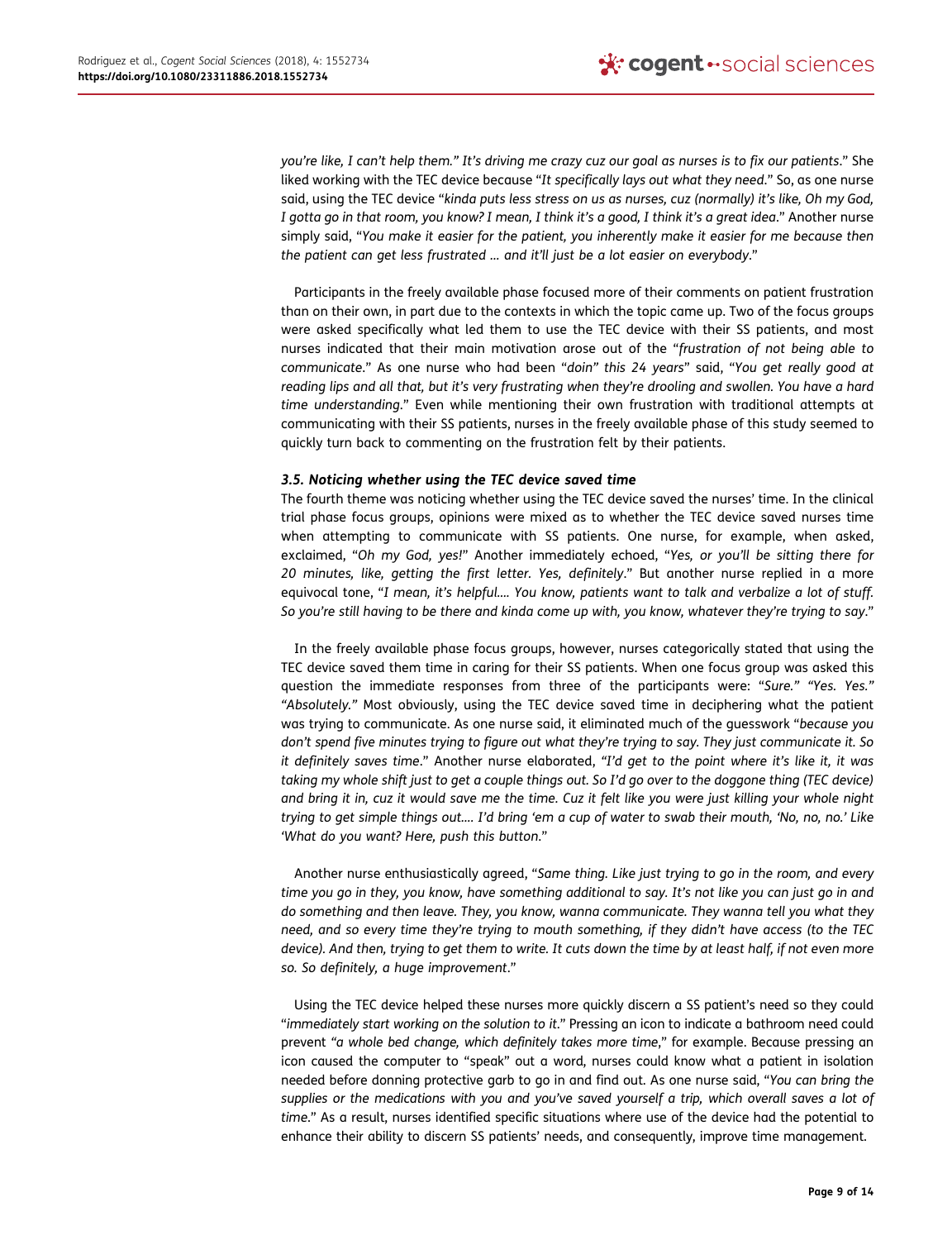#### 3.6. Using the TEC device for assessment

Our final theme centered around nurses' perceptions about using the TEC device as an assessment tool. When asked how the TEC device could be improved, nurses in both sets of focus groups did not believe that much could be done to make it useful for their very weak, sedated, or otherwise cognitively impaired SS patients. As one nurse in the freely available phase explained, "I don't know if we could actually improve on that cuz they're out of it." Nurses in the clinical trial focus groups, however, suggested that the technology could be useful to them if it facilitated assessing these patients' cognitive status. "We try to orient. You try to do their orientation and you really can't," stated one participant, who then added, "Are they just smilin' at you and lookin' at you or are they really in there?" Noting again that the technology had the ability to "speak" when various icons were touched, nurses in one focus group suggested that it could be programmed to orient patients to their surroundings as they came out of anesthesia or otherwise were becoming more mentally cognizant.

Because nurses in clinical trial focus groups had suggested that the TEC device might be enhanced to also serve as an assessment tool, nurses in the freely available phase were queried as to whether they had actually ever tried using it in this way. Patients suffering stroke, significant trauma, or those coming out of surgery were routinely assessed for orientation to time and place, and nurses working with SS patients found ways to do those assessments in spite of patients' inabilities to speak. "I'll ask them yes or no questions, so they can nod yes or no. That's all, you know. Is it 2014? Right now? I'll say, Is it 2015? And then they nod yes. And then I know, Okay they're oriented to that," explained a nurse in one focus group. None of the other nurses in her group thought that the TEC device might be useful in assessing orientation or mental status. "I've not utilized it in that way…. I didn't think about it," said one. Another agreed saying, "I haven't used it that way either. I mean honestly for orientation stuff it's easier and quicker to just say nod yes or no," added a third. The general consensus in that group and in most of the others was that, if a patient could use the TEC device, they were obviously oriented.

A few participants in different groups, however, had explored the possibility of using the TEC device for assessment. One nurse thought that, if a SS patient was able to point to an icon to express a need that in itself demonstrated at least some degree of orientation. Another nurse asked her patient to write the year on the writing screen and asked, "Do you know where you are?" and encouraged the patient to write on the writing screen. A couple of the other nurses believed that the TEC device was quite useful in assessing a patient's level of pain when they could not readily speak. By pressing on the "Pain" icon and bringing up a rating scale, SS patients could indicate pain levels, as well as locations. One nurse mentioned how she believed that this approach "let 'em get more interactive with their care."

#### 4. Discussion

The analysis and interpretation of focus group data revealed five overarching themes that emerged in association with nurses' perceptions about the effectiveness of the TEC device in facilitating communication with critically ill SS patients. Nurses shared innovative ideas about how to integrate the TEC device as a strategy to enhance the assessment of patients.

<span id="page-10-1"></span><span id="page-10-0"></span>The availability of TEC at the bedside represents a potential solution to address communication problems of SS patients), and has been associated with improvement of clinical functions that complement nursing care (e.g. communication, education) in real-world practice. (Bolton, Gassert, & Cipriano, [2008;](#page-13-16) Etchels, Macaulay, Judson, & Ashraf, [2000;](#page-13-17) Happ, Roesch, & Garrett, [2004;](#page-13-18) Happ, Roesch, & Kagan, [2005\)](#page-13-19); Miglietta, Bochicchio, & Scalea, [2004\)](#page-13-20). In this study, nurse participants using the TEC reported that the intervention was of assistance in enhancing their communication process while caring for SS patients. The availability of the bedside TEC intervention was associated with saving time deciphering patients' communication attempts by eliminating the guesswork, decreasing the amount of time spent discerning the patients' needs, and the opportunity to start working on what was necessary right away. Specifically, the nurses reported that advantages of the TEC device included: (1) ease of use; (2) appropriate communication strategies to meet the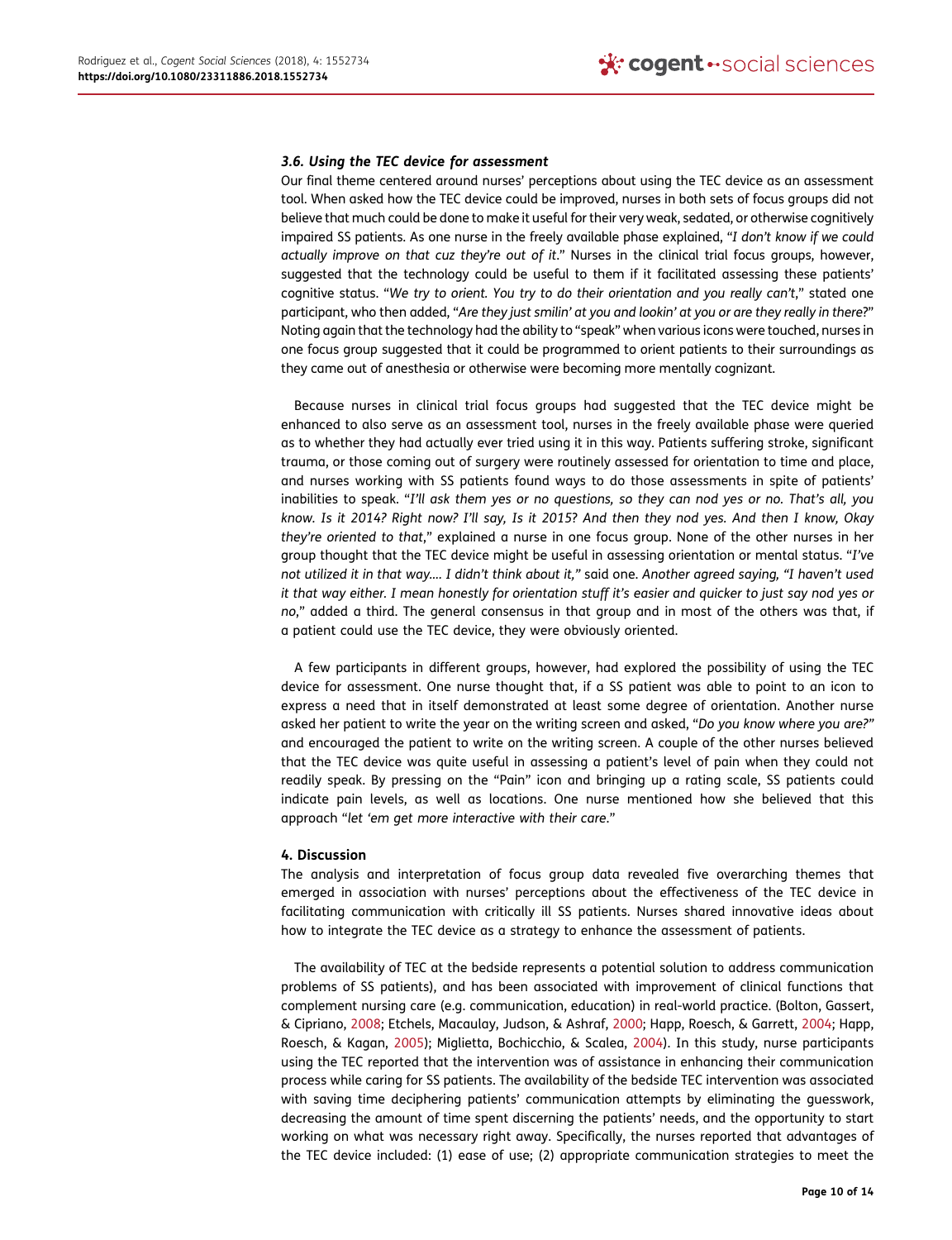needs of SS patients; and (3) ready availability of the bedside device to both patient and nurse. Nurses also reported that use of the TEC improved their ability to discern SS patient's needs, and as a result, saved them time when caring for SS patients

Studies that have described methods used to facilitate communication during sudden speechlessness events, indicate that non-TEC strategies used to augment communication with SS patients had limitations in meeting their communication needs (Happ et al., [2005;](#page-13-19) Rodriguez & Blischak, [2010](#page-13-8); Rodriguez et al., [2014](#page-13-11)). These limitations have consequences for nurses caring for these patients and, consequently, for the care that their patients receive. When nurses are unable to effectively communicate with SS patients, they may feel time-challenged and frustrated, a situation which sometimes leads to avoiding these patients and not providing consistently high quality care (Rodriguez et al., [2014\)](#page-13-11). Overall, in this study, nurses seemed clear about their fundamental responsibility to ameliorate patients' communication challenges and provide consistent care to patients despite the absence of ability to verbalize needs. Like nurses without access to the TEC device, however, they also spoke of sometimes avoiding contact with SS patients when such communication strategies were not available. When using the TEC device, however, we noted a change in the way nurses talked about frustration.

In the clinical phase, when nurses worked with patients who had been pre-selected to use the device, focus group participants still spoke about their own frustrations. They were divided in their assessments of whether the TEC device ameliorated or contributed to frustration. Some nurses perceived that the availability and use of the TEC intervention increased ease of communication and consequently decreased the stress and frustration perceived in caring for their SS patients. Others noted that they experienced frustration when patients repeatedly activated the same messages; an unanticipated consequence from enhancement in communication ability.

Nurses in the freely available phase, however, focused far more comments on their perceptions of patients' frustration than on their own. It is possible that nurses using the TEC device with their patients simply felt less time-challenged and less frustrated. Compared with the clinical phase participants, participants in the freely available phase of focus groups did, indeed, more robustly report their belief that using the TEC device with SS patients saved time. Decreased nurse frustration may also have resulted from an increased sense of autonomy. During the freely available phase, when nurses had control of assigning the intervention, an increase in the number of times nurses assigned the intervention was noted. It is also possible that having the TEC accessible for use without delay, increasing familiarity with use of the intervention, and witnessing how patients who were ready to use the intervention succeeded in communicating resulted in a more effective approach to allocate the intervention thereby reducing nurses' frustration.

Because, during the freely available phase, we were centered on exploring nurses' perceptions of caring for SS patients while using the intervention, we did not collect any patient data. We did not consider this necessary, as we had already identified that patients reported lower frustration levels associated with the communication process while using the TEC intervention, in comparison with the usual care group (Joint Commission, [2010](#page-13-2)). However, we did explore the nurses' perceptions of patients' frustration while using the TEC intervention, and identified that the nurses perceived less frustration in patients using the TEC. These perceptions were centered on the belief that, when using the device, their SS patients felt empowered, their self-report capability was enhanced, and control was regained as they were able to more effectively communicate. Nurses' feedback during the freely available phase was also critical to validating the importance of considering the patients' physical and cognitive status when implementing TEC interventions in the critical care setting.

Feedback from participants provided insight about the role technology solutions may have in providing assistance with early identification of changes in patients' physical or mental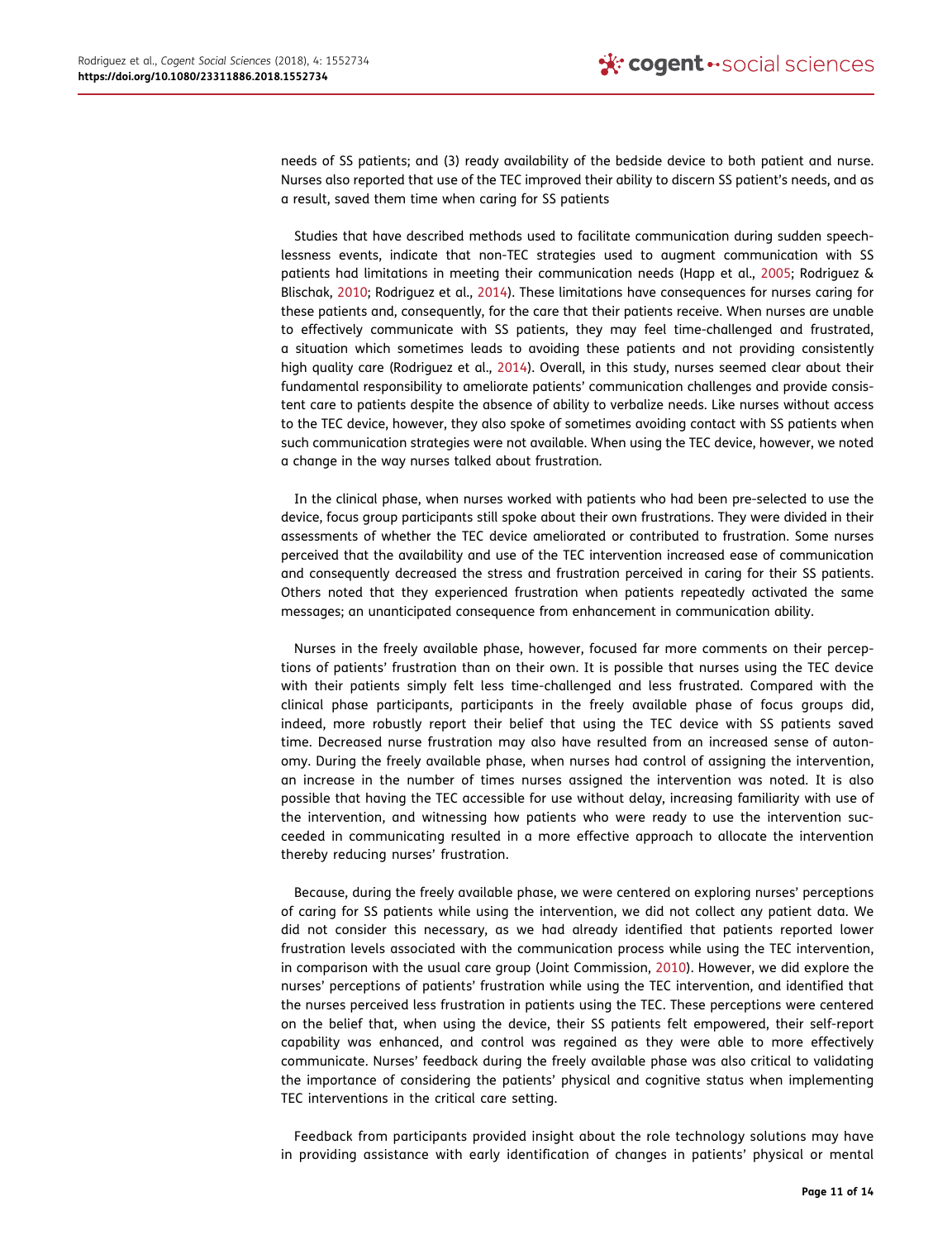status, a goal of significance in the development of technology to facilitate efficient and safer nursing care (Rodriguez et al., [2014](#page-13-11)). The potential role for the intervention to enhance nursing assessments, especially to facilitate the identification of cognitive fluctuations, emerged during the focus groups. For some nurses, the patients' demonstration of ability to use the TEC intervention was in itself proof of the patients' cognitive ability. However, in other situations, the nurses identified the possibility of using the TEC in their assessments to facilitate the identification of fluctuations in the patients' level of orientation. Enhancement of the TEC, incorporating options to facilitate nursing assessments of SS patients, suggests a more autonomous nursing role with the potential to enhance the communication process and consequently decrease frustration and increase satisfaction for both SS patients and critical care nurses. In addition, the level of enthusiasm exhibited by these nurses attests to their eagerness to be part of the process of enhancing the possibilities for their SS patients.

#### 4.1. Implications for Practice

In this study, we were able to further document nurses' perceptions about the deficit in current care experienced by critically ill patients that are unable to communicate their needs (Happ et al., [2005](#page-13-19); Institute of Medicine, [2013;](#page-13-1) Joint Commission, [2010;](#page-13-2) Joint Commission, [2011](#page-13-3); Miglietta et al., [2004](#page-13-20); Patak et al., [2009](#page-13-4)). We also noted that, at least for nurses in our series of focus groups, increased autonomy to incorporate enhanced TEC options was associated with an increased perception of time saved when caring for SS patients, and a decreased focus on nurse frustration when reporting on experiences of caring for these patients. Moreover, nurses in both phases of our study were very clear in reporting which types of SS patients were and were not suitable for using the device. Further development of the intervention and its impact on safe and quality care are needed before full integration into the critical care setting. We anticipate refinement of the TEC device and further test its safety and suitability in the population of SS patients. We recommend, as new technology is increasingly being introduced into the health care setting, a greater role for nurses and other stakeholders in assessing the usefulness of such technology for themselves and their patients. Although limited in scope, findings from this study lead us to believe that, as nurses have increasing autonomy in selecting which new interventions are appropriate for their SS patients, they may experience less frustration and be better equipped to provide the quality of care that is their ideal.

#### 4.2. Implications for Future Research

Focus groups were an effective methodology to capture critical care nurses' perspectives after using a TEC device to facilitate communication for SS patients. However, the process of assembling the groups was time consuming for research staff and required ongoing adaptation in the schedule of critical care nurses interested in participating. Although findings are of essence in guiding the continuing development of the TEC device, there is a limitation in the extent to which results can be generalized. In addition, for reasons unknown, some of our freely available phase participants were not asked Question #2 on the interview schedule, which has the potential to compromise the robustness and validity of our findings. As a result, we anticipate exploring further how nurses make decisions about integrating TEC interventions and their experiences with using other tools to communicate with SS patients when the technology is freely available for use.

In addition to implementing some of the suggestions proffered in these focus groups as we make enhancements to the TEC technology, there are other steps that can be taken to further refine its usefulness. For example, interviewing patients who used the TEC device after becoming SS would provide an alternate and vital perspective. Because we found in our control phase study that nurses believed other types of caregivers had different experiences communicating with SS patients (Rodriguez et al., [2014](#page-13-11)) it would also be useful to convene focus groups of other types of caregivers, such as physical or occupational therapists, and solicit their feedback. Moreover, because many of the nurses in the clinical trial phase and freely available phase groups pointed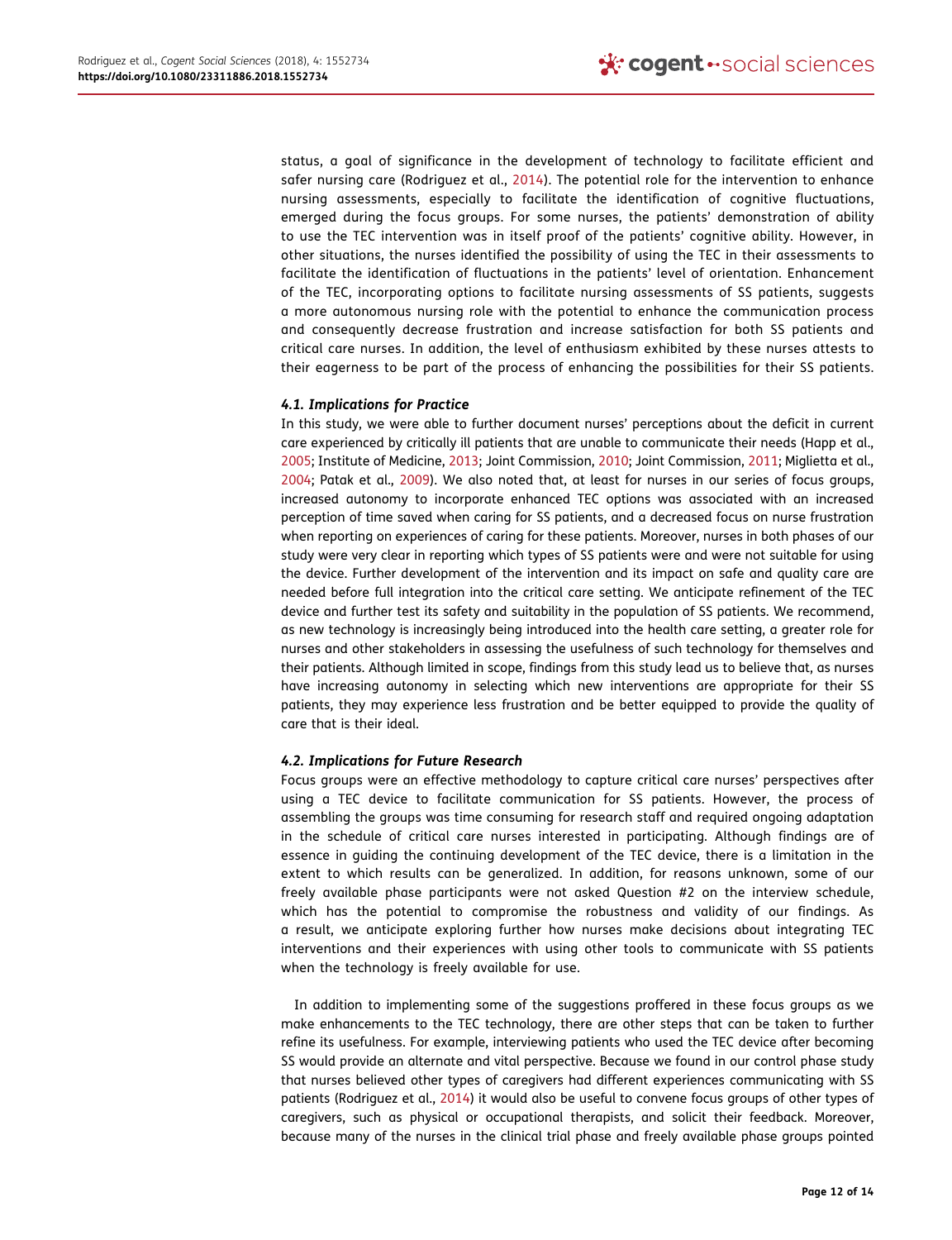out that the technology is best suited to patients a little further along in their recovery, it would be useful to also introduce the TEC device to patients in step-down units of hospitals.

Topics of education and consent, important concerns raised by nurses in the control phase of our project (Rodriguez et al., [2014\)](#page-13-11) were not fully explored in clinical trial and freely available phases. Nurses did note that patients were able to express more complex thoughts and questions while using the TEC device, leaving one to speculate that the technology might be useful in these regards. Future focus groups with both patients and caregivers could include specific inquiries to explore these concerns more explicitly.

#### Funding

This work was supported by The National Institute on Deafness and Other Communication Disorders, [5R44DC012275-03].

#### Author details

Carmen S. Rodriguez<sup>[1](#page-1-0)</sup> E-mail: crodrig3@health.usf.edu Heather J. Spring<sup>[1](#page-1-0)</sup> E-mail: heather1050@juno.com Meredeth Rowe<sup>[1](#page-1-0)</sup> E-mail: mrowe1@health.usf.edu

<span id="page-13-0"></span> $1$  College of Nursing, University of South Florida-College of Nursing, Tampa, FL, USA.

#### Citation information

Cite this article as: Effectiveness of a technology-based communication intervention for suddenly speechless patients in critical care units: Nurses perceptions and experiences, Carmen S. Rodriguez, Heather J. Spring & Meredeth Rowe, Cogent Social Sciences (2018), 4: 1552734.

#### References

- <span id="page-13-16"></span>Bolton, B., Gassert, C. A., & Cipriano, P. F. ([2008\)](#page-10-0). Smart technology, enduring solutions. Jhim, 22, 24–30.
- <span id="page-13-2"></span>Commission, J. [\(2010\)](#page-2-0). Advancing effective communication, cultural competence, and patient- and family-centered care: A roadmap for hospitals. Oakbrook Terrace, IL: The Joint Commission.
- <span id="page-13-17"></span>Etchels, M., Macaulay, F., Judson, A., & Ashraf, S. ([2000\)](#page-10-0). Communication aid for patients in ICU. Nursing Times, 96, 43.
- <span id="page-13-14"></span>Glasser, B., & Strauss, A. [\(2017](#page-4-0)). The discovery of grounded theory: Strategies for qualitative research. New York, NY: Taylor & Francis.
- <span id="page-13-18"></span>Happ, M. B., Roesch, T. K., & Garrett, K. [\(2004](#page-10-0)). Electronic voice-output communication aids for temporarily nonspeaking patients in a medical intensive care unit: A feasibility study. Heart & Lung : the Journal of Critical Care, 33, 92–101. doi:[10.1016/j.hrtlng.2003.12.005](https://doi.org/10.1016/j.hrtlng.2003.12.005)
- <span id="page-13-19"></span>Happ, M. B., Roesch, T. K., & Kagan, S. H. [\(2005](#page-10-1)). communication following head and neck cancer surgery: A pilot study using electronic speech-generating devices. Oncology Nursing Forum, 32, 1179–1187. doi:[10.1188/05.ONF.1179-1187](https://doi.org/10.1188/05.ONF.1179-1187)
- <span id="page-13-1"></span>Institute of Medicine. [\(2013](#page-2-1)). Delivering high-quality cancer care: Charting a new course for a system in crisis. Washington, DC: The National Academies Press.
- <span id="page-13-3"></span>Joint Commission. ([2011\)](#page-2-0). Patient-centered communication standards for hospitals. R3 report: requirement, rationale, reference. Retrieved from [http://www.join](http://www.jointcommission.org/assets/1/18/R3) [tcommission.org/assets/1/18/R3](http://www.jointcommission.org/assets/1/18/R3)

<span id="page-13-20"></span>Miglietta, M. A., Bochicchio, G., & Scalea, T. M. ([2004\)](#page-10-1). Computer-assisted communication for critically ill patients: A pilot study. The Journal of Trauma, 57, 488–493.

- <span id="page-13-4"></span>Patak, L., Wilson-Stronks, A., Costello, J., Kleinpell, R. M., Henneman, E. A., Person, C., & Happ, M. B. ([2009\)](#page-2-0). Improving patient-provider communication: A call to action. Journal of Nursing Administration, 39, 372–376. doi:[10.1097/NNA.0b013e3181b414ca](https://doi.org/10.1097/NNA.0b013e3181b414ca)
- <span id="page-13-13"></span>Patton, M. Q. [\(2002\)](#page-3-0). Qualitative research and evaluation methods (Third ed.). California: Sage Publications, Inc.
- <span id="page-13-7"></span>Rodriguez, C. S. [\(2003](#page-2-2)). Pain measurement in elderly head and neck cancer patients with communication impairments; USF Special Collections-Tampa USF Thesis and Dissertation Collection, University of South Florida.
- <span id="page-13-8"></span>Rodriguez, C. S., & Blischak, D. ([2010\)](#page-2-2). Communication needs of non-speaking hospitalized postoperative head and neck cancer patients. Applied Nursing Research, 23, 110–115. doi:[10.1016/j.](https://doi.org/10.1016/j.apnr.2008.04.001) [apnr.2008.04.001](https://doi.org/10.1016/j.apnr.2008.04.001)
- <span id="page-13-10"></span>Rodriguez, C. S., Rowe, M., & Koeppel, B. [\(2011](#page-2-3)). New communication technology for suddenly speechless hospitalized patients. National Institutes of Health, 9R44DC012275-02A1.
- <span id="page-13-12"></span>Rodriguez, C. S., Rowe, M., Koeppel, B., Thomas, L., Troche, M., & Paguio, G. [\(2012](#page-2-4)). Development of a communication intervention to assist hospitalized suddenly speechless patients. Technology in Healthcare, 20, 489–500.
- <span id="page-13-5"></span>Rodriguez, C. S., Rowe, M., Thomas, L., Shuster, J., Koeppel, B., & Cairns, P. [\(2016](#page-2-5)). Enhancing the communication of suddenly speechless critical care patients. AJCC American Journal of Critical Care, 25, E40–E47. doi:[10.4037/ajcc2016217](https://doi.org/10.4037/ajcc2016217)
- <span id="page-13-11"></span>Rodriguez, C. S., Spring, H. J., & Rowe, M. [\(2014](#page-2-6)). Nurses' experiences with communicating with hospitalized suddenly speechless patients. Qualitative Health Research, 25, 168–178. doi:[10.1177/](https://doi.org/10.1177/1049732314550206) [1049732314550206](https://doi.org/10.1177/1049732314550206)
- <span id="page-13-6"></span>Rodriguez, C. S., & VanCott, M. L. ([2005\)](#page-2-5). Speech impairment in the postoperative head and neck cancer patient: Nurses' and patients' perceptions. Quality Health, Res,15, 897–911. doi:[10.1177/](https://doi.org/10.1177/1049732305278903) [1049732305278903](https://doi.org/10.1177/1049732305278903)
- <span id="page-13-15"></span>Shenton, A. K. ([2004\)](#page-4-0). Strategies for ensuring trustworthiness in qualitative research projects. Education for Information, 22, 63–75. doi:[10.3233/EFI-2004-](https://doi.org/10.3233/EFI-2004-22201) [22201](https://doi.org/10.3233/EFI-2004-22201)
- <span id="page-13-9"></span>Thomas, L. A., & Rodriguez, C. S. ([2011\)](#page-2-0). Prevalence of sudden speechlessness in critical care units. Clinical Nursing Research, 20, 439–447. doi:[10.1177/](https://doi.org/10.1177/1054773811415259) [1054773811415259](https://doi.org/10.1177/1054773811415259)